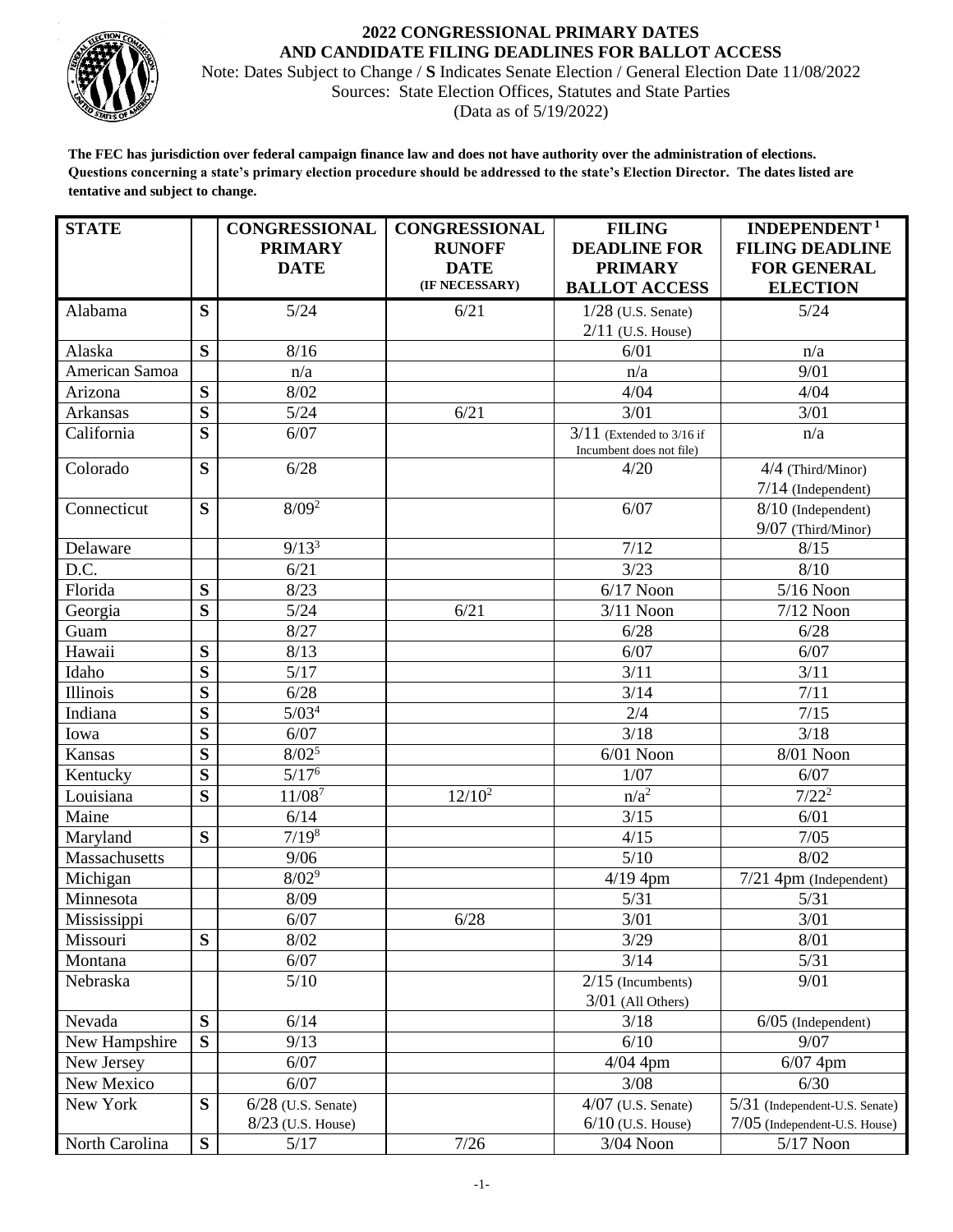

## **2022 CONGRESSIONAL PRIMARY DATES AND CANDIDATE FILING DEADLINES FOR BALLOT ACCESS**

Note: Dates Subject to Change / **S** Indicates Senate Election / General Election Date 11/08/2022 Sources: State Election Offices, Statutes and State Parties (Data as of 5/19/2022)

| <b>STATE</b>       |                         | <b>CONGRESSIONAL</b><br><b>PRIMARY</b><br><b>DATE</b> | <b>CONGRESSIONAL</b><br><b>RUNOFF</b><br><b>DATE</b><br>(IF NECESSARY) | <b>FILING</b><br><b>DEADLINE FOR</b><br><b>PRIMARY</b><br><b>BALLOT ACCESS</b> | INDEPENDENT <sup>1</sup><br><b>FILING DEADLINE</b><br><b>FOR GENERAL</b><br><b>ELECTION</b> |
|--------------------|-------------------------|-------------------------------------------------------|------------------------------------------------------------------------|--------------------------------------------------------------------------------|---------------------------------------------------------------------------------------------|
| North Dakota       | S                       | 6/14                                                  |                                                                        | $4/11$ 4pm                                                                     | $9/06$ 4pm (Independent)                                                                    |
| N. Mariana Islands |                         | n/a                                                   |                                                                        | n/a                                                                            | 8/10                                                                                        |
| Ohio               | S                       | 5/03                                                  |                                                                        | $2/02$ 4pm (U.S. Senate)<br>3/04 4pm (U.S. House)                              | $5/02$ (Independent)                                                                        |
| Oklahoma           | S                       | 6/28                                                  | 8/23                                                                   | 4/15                                                                           | 4/15                                                                                        |
| Oregon             | $\overline{\mathbf{s}}$ | $\sqrt{5/17^{10}}$                                    |                                                                        | 3/08                                                                           | 8/30                                                                                        |
| Pennsylvania       | $\overline{\mathbf{S}}$ | 5/17                                                  |                                                                        | 3/08                                                                           | 8/01                                                                                        |
| Puerto Rico        |                         | $n/a^{11}$                                            | $n/a^3$                                                                | $n/a^3$                                                                        | $n/a^3$                                                                                     |
| Rhode Island       |                         | 9/13                                                  |                                                                        | 6/29                                                                           | 7/15                                                                                        |
| South Carolina     | S                       | $6/14^{12}$                                           | 6/28                                                                   | 3/30 Noon                                                                      | 3/30 (Third/Minor)<br>$7/15$ (Independent)                                                  |
| South Dakota       | S                       | $6/07^{13}$                                           | 8/16                                                                   | 3/29                                                                           | $3/29$ (Third/Minor)<br>$4/26$ (Independent)                                                |
| Tennessee          |                         | 8/04                                                  |                                                                        | $4/07$ Noon                                                                    | $4/07$ Noon                                                                                 |
| Texas              |                         | $3/01^{14}$                                           | 5/24                                                                   | 12/13                                                                          | 12/13                                                                                       |
| Utah               | S                       | $6/28^{15}$                                           |                                                                        | 3/04                                                                           | 3/04                                                                                        |
| Vermont            | S                       | 8/09                                                  |                                                                        | 5/26                                                                           | 8/04                                                                                        |
| Virginia           |                         | $6\sqrt{21^{16}}$                                     |                                                                        | $4/07$ 5pm                                                                     | $6/21$ 7pm                                                                                  |
| Virgin Islands     |                         | 8/06                                                  |                                                                        | 5/17                                                                           | 5/17                                                                                        |
| Washington         | S                       | 8/02                                                  |                                                                        | 5/20                                                                           | n/a                                                                                         |
| West Virginia      |                         | $5/10^{17}$                                           |                                                                        | 1/29                                                                           | 8/01                                                                                        |
| Wisconsin          | S                       | 8/09                                                  |                                                                        | 6/01                                                                           | 6/01                                                                                        |
| Wyoming            |                         | $8/16^{18}$                                           |                                                                        | 5/27                                                                           | $8/15$ (Third/Minor)                                                                        |
|                    |                         |                                                       |                                                                        |                                                                                | 8/29 (Independent)                                                                          |

**Notes:**

1. The column Independent Filing Deadline shows the date for the filing of petitions by independent or third/minor party candidates. **This is a general reference date for use by the public and voters. Candidates and others seeking specific information should contact the states for other deadlines that may need to be met.** For example, the petitions may have to be checked by officials prior to this date. A declaration of candidacy may be due before the petitions are due. New parties may have different deadlines.

2. In Connecticut, conventions are held by the Democratic and Republican Parties prior to the primary. The Democratic convention date for U.S. Senate is 5/6/2022, and the Democratic convention date for U.S. House districts is 5/9/2022. The Republican convention date for U.S. Senate is 5/7/2022, and the Republican convention date for U.S. House districts is 5/5/2022.

- 3. In Delaware, the Conservative, Green, Independent, Liberal and Libertarian Parties may nominate by convention. Convention dates are pending.
- In Indiana, the Libertarian Party convention date is 3/05/2022.
- 5. In Kansas, the Libertarian Party convention date is 4/23/2022.
- 6. In Kentucky, the Libertarian Party convention date is 3/06/2022.
- 7. In Louisiana, a Congressional primary election is not held. The election for candidates seeking Federal office is the General election scheduled for 11/08/2022. If necessary, a Runoff Election will be held on 12/10/2022. The filing deadline for ballot access is 7/22/2022.
- 8. In Maryland, the Green, Libertarian and Working Class Parties may nominate by convention. Convention dates are pending.
- 9. In Michigan, the Green Party convention date is 4/23/2022, the Libertarian Party convention date is 7/09/2022, and the U.S. Taxpayers Party convention date is 7/23/2022. The convention dates for the Natural Law, and Working Class Parties are pending.
- 10. In Oregon, the Libertarian party-run primary date is 6/17/2022, and the Pacific Green convention date is 8/06/2022. The convention dates for the Constitution, Progressive and Working Families Parties are pending.
- 11. In Puerto Rico, the general election for Resident Commissioner to the U.S. House of Representatives is held every four years, coinciding with the U.S. Presidential election.
- In South Carolina, the convention date for the Constitution Party is 3/26/2022, the convention date for the Alliance Party is 4/23/2022, the convention date for the Green Party is 5/7/2022, and the convention date for the Libertarian Party is 6/18/2022. The Labor Party convention date is pending.

13. In South Dakota, the Libertarian Party convention date is 4/23/2022.

- In Texas, the Libertarian and Green Parties may nominate by convention. The convention dates are  $3/12/2022$  for single county U.S. House Districts 16, 18, 20, 29 and 38, and 3/19/2022 for multi-county U.S. House Districts 1-15, 17, 19, 21-28, 30-37.
- In Utah, conventions are held by the political parties prior to the primary. The convention date for the Libertarian Party is 4/9/2022, and the convention date for the United Utah Party is 4/16/2022. The convention date for the Democratic, Republican, Constitution and Independent American Parties is 4/23/2022.
- 16. In Virginia, the Democratic and Republican Parties may choose to nominate by convention rather than by primary election; the deadline to notify the State Board of Elections of the adoption of the primary election is  $3/08/2022$ . The Democratic Party is using the primary election for all U.S. House Districts. The Republican Party is using the primary election for U.S. House Districts 1-4, 6, 7 and 9. The Republican Party convention/canvass date is 5/21/2022 for Districts 5, 8 and 10. The Republican party convention/canvass date for District 11 is 5/7/2022.
- 17. In West Virginia, the Libertarian Party convention date is 3/12/2022, and the Mountain Party convention date is 5/14/22.
- 18. In Wyoming, the Constitution Party convention date is 4/2/2022. The Libertarian Party convention date is pending.